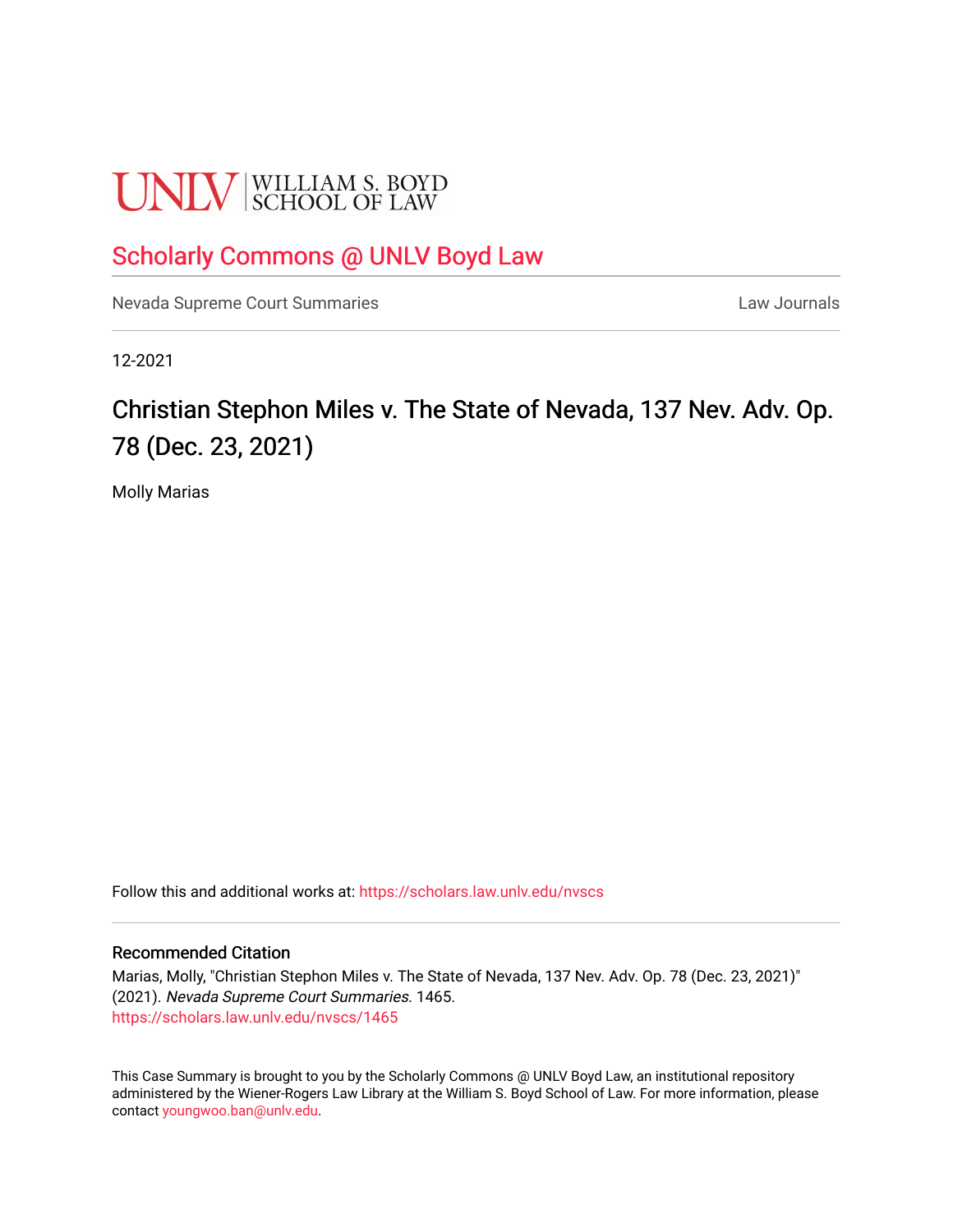*Christian Stephon Miles v. The State of Nevada, 137 Nev. Adv. Op. 78 (Dec. 23, 2021) 1*

# TRIAL COURT WARNINGS: ESTABLISHING GUIDELINES FOR *FARETTA*  CANVASSING WHEN DEFENDANTS WISH TO WAIVE THEIR RIGHT TO COUNSEL

## **SUMMARY**

The Nevada Supreme Court considered whether a criminal defendant's decision to waive his right to counsel was valid considering the trial court's *Faretta* canvass. All defendants retain the ability to waive their constitutional right to counsel, but they must make this decision knowingly and voluntarily. To ensure that the waiver is valid, trial courts must question the defendant's understanding of the risks associated with self-representation and make specific findings that the defendant waived their right with full knowledge of the attendant disadvantages.

In this matter, the Court found the defendant's waiver invalid and reversed and remanded the lower courts' judgments of conviction. The waiver was invalid because the trial court did not adequately address the defendant's significant misunderstanding of both the elements of the underlying charges and the potential sentence he could face if convicted. The Court also cautioned trial courts in general to conduct their *Faretta* canvasses in an objective and respectful manner.

### **FACTS AND PROCEDURAL HISTORY**

When Appellant Christian Stephon Miles ("Miles") was eighteen years old, he was charged with sex trafficking a child under eighteen, first-degree kidnapping, living from the earnings of a prostitute, and child abuse, neglect, or endangerment. Prior to trial, Miles moved for permission to represent himself, thereby waiving his constitutional right to counsel. The trial court discouraged Miles from taking this course of action, cautioning that such a move was "the stupidest thing in the world," "a bonehead move," and "a nail in your coffin." The court eventually relented, however, and began the necessary *Faretta* canvass—a line of questioning meant to establish that Miles understood his decision's potential ramifications.

During the canvass, the court explained the merits of an experienced attorney's representation and probed Miles's familiarity with the legal system, as well as Miles's understanding of his Fifth Amendment right not to testify and the consequences of waiving that right. The court also cautioned that the State may be able to impeach Miles as a witness by introducing evidence of a prior conviction. Miles stated that while he had no legal training and was largely unfamiliar with the legal system, he appreciated the risks of his decision. The court also asked Miles to differentiate between peremptory and for-cause challenges, questions which elicited Miles's understanding of trial procedure.

<sup>&</sup>lt;sup>1</sup> By Molly Marias.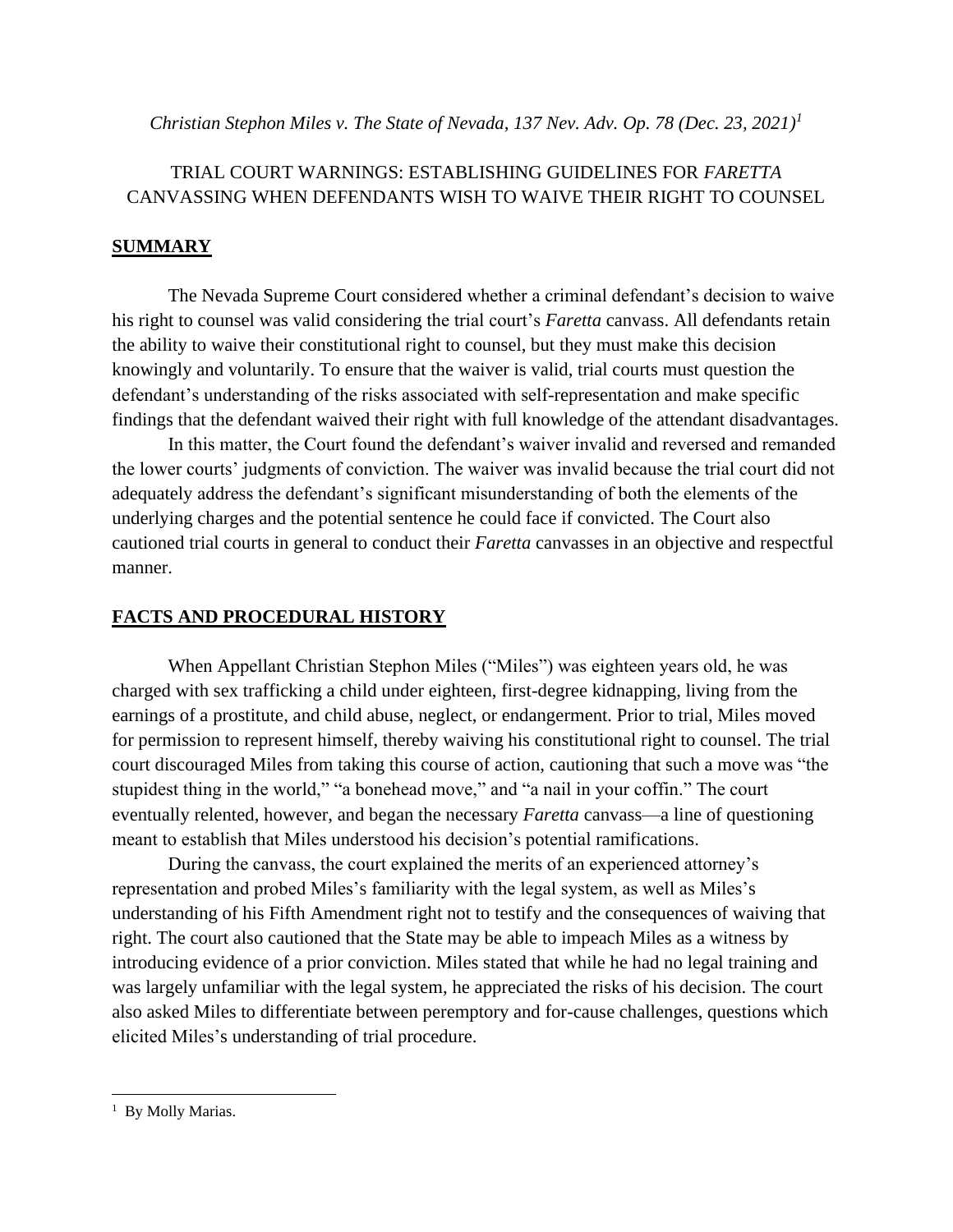In addition to the more general canvass questions, the court also asked Miles to state the elements of sex trafficking as well as the potential punishment he would face if convicted on all counts. Miles' responses to both inquiries, "...it's a whole bunch, Your Honor…" and "...five to life, life…" demonstrated Miles's general lack of knowledge on the substantive law specifically applicable to his case. The trial court then ended the discussion and asked no follow-up questions, but ultimately granted Miles's motion for permission to represent himself. In doing so, the court reasoned "[y]ou've already explained why you want to represent yourself and why you think you can do a better job…I tried to talk you out of it…"

Miles represented himself at trial, and a jury found him guilty on all charges. Because each charge has an associated minimum sentence, and the court ordered these minimums to run consecutively, Miles faced a total of 163 months—roughly twelve years—to life in prison. Miles appealed, and the court of appeals affirmed the trial court's judgment of conviction. The Nevada Supreme Court granted Miles' subsequent petition for review.

#### **DISCUSSION**

#### *Background of the Faretta right*

All criminal defendants possess a constitutional right to waive counsel and represent themselves—a right that stems from courts' deeply-held respect for individuals' dignity and autonomy.<sup>2</sup> In *Faretta*, Justice Blackmun cautioned that "one who is his own lawyer has a fool for a client..."<sup>3</sup> Yet, despite the fact that pro se litigants will rarely represent themselves as well as a trained attorney, the right to represent oneself remains a fundamental aspect of the constitutionally-protected ability to control one's own defense. Consequently, courts and legislatures implement safeguards designed to ensure that defendants who wish to represent themselves do so with "eyes wide open."<sup>4</sup> In other words, courts must ensure that defendants are well-informed of the dangers and disadvantages of self-representation and that they make the decision to waive counsel knowingly and voluntarily. <sup>5</sup> By extension, when courts allow defendants to waive their right to counsel without making the decision knowingly and voluntarily—in other words, without finding that the defendant fully appreciated the risks associated with the decision—the court does not show respect for the defendants' dignity and autonomy, and the waiver is invalid.<sup>6</sup> Crucially, any conviction obtained after an invalid waiver is also per se invalid, and invalid convictions are not subject to harmless-error analysis on review.<sup>7</sup>

<sup>2</sup> *See generally* Faretta v. California, 422 U.S. 806 (1975); Mckaskle v. Wiggins, 465 U.S. 168, 178 (1984)

<sup>(</sup>recognizing that the right to represent oneself "exists to affirm he accused's individual dignity and autonomy…").

<sup>&</sup>lt;sup>3</sup> *Faretta*, 422 U.S. at 852 (Blackmun, J., dissenting).

<sup>4</sup> *Id.* at 835 (quoting Adams v. United States, 317 U.S. 269, 279 (1942)).

<sup>5</sup> Vanisi v. State, 117 Nev. 330, 337–38, 22 P.3d 1164, 1170 (2001).

<sup>6</sup> Hooks v. State, 124 Nev. 48, 57–58, 176 P.3d 1081, 1086–87 (2008).

<sup>7</sup> *Id.*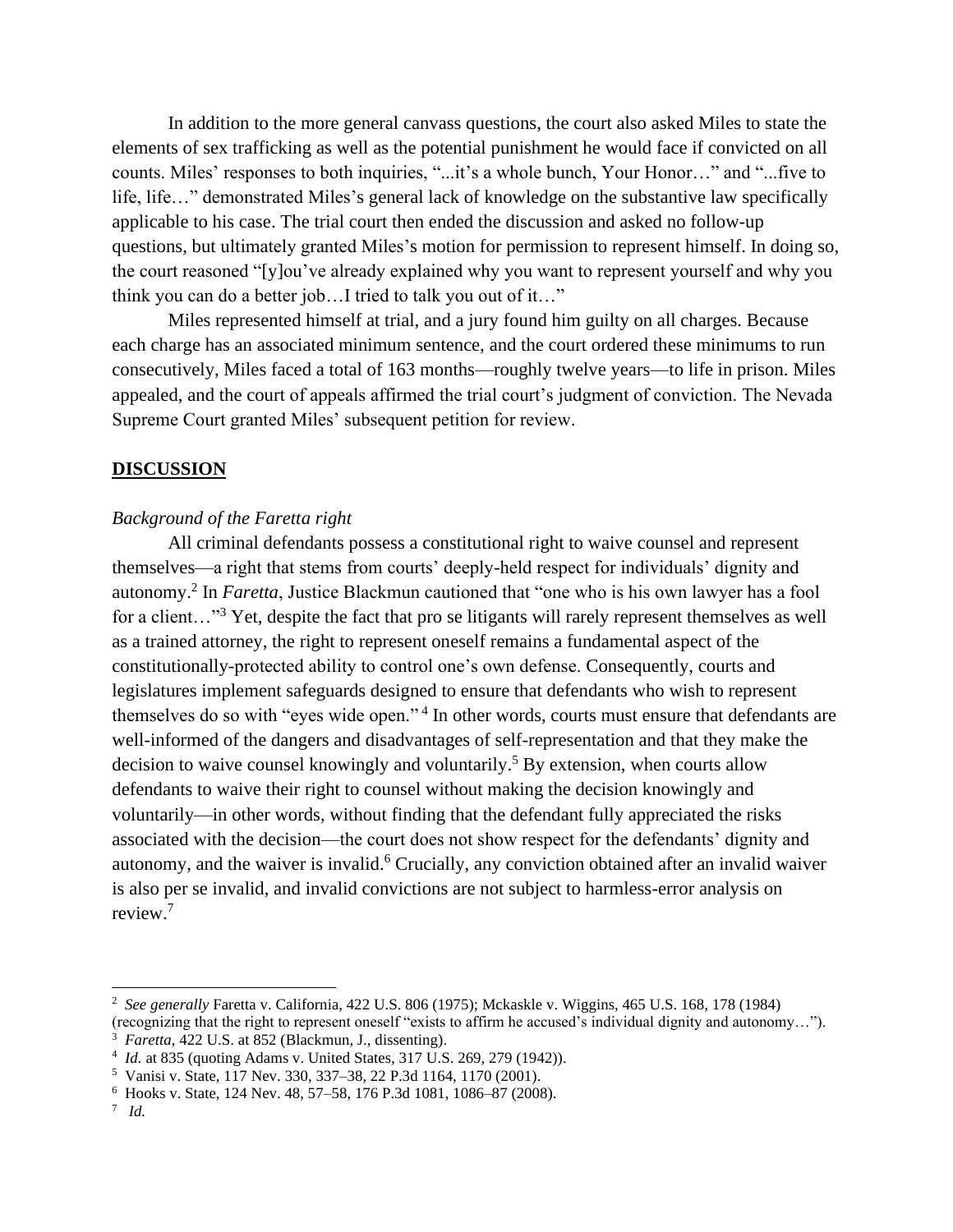There is no specific set of criteria courts must use to evaluate a waiver's validity.<sup>8</sup> However, courts are instructed to conduct thorough inquiries of defendants who seek to represent themselves and to make specific findings that defendants waive the right to counsel knowingly, intelligently, and voluntarily.<sup>9</sup> To make these findings, a court's inquiry should probe the defendant's understanding of the charges and possibly penalties.<sup>10</sup> Typically, reviewing courts give deference to the trial court's decision to allow a defendant to waive their right to counsel, regardless of the specific questions the court asks in its *Faretta* canvass.<sup>11</sup>

#### *The canvass must show the defendant generally understood the risk of self-representation*

In waiving the right to counsel, defendants are giving up an enumerated constitutional right. Courts do not treat this waiver lightly, and defendants must overcome every reasonable presumption against waiver.<sup>12</sup> Courts have deemed waivers invalid in cases where the defendant did not understand the potential underlying charges.<sup>13</sup> For defendants to fully appreciate "the magnitude of the potential loss they face," they must have a "clear comprehension of the attendant risks…"<sup>14</sup>

Here, Miles clearly understood neither the attendant elements of the underlying charges brought against him nor the potential sentences he faced. Miles believed he would be eligible for parole after five years because he did not understand that the minimum sentences for each charge could run consecutively. The trial court did not explain this possibility to Miles or bring it to his attention. The canvass demonstrated that Miles did not fully understand the potential consequences associated with his choice to forgo counsel. Consequently, Miles's waiver was unreasonable and invalid in light of the court's inadequate inquiry.

## *The trial court should conduct the canvass carefully and address a defendant's lack of understanding, if such affirmatively appears*

To reiterate, trial courts are not mandated to partake in any specific line of questioning in their *Faretta* canvasses; yet, discussing the elements of the crimes charged is a suggested area of inquiry.<sup>15</sup> Here, the trial court affirmatively broached the subject by asking Miles to state the elements of sex trafficking. Miles' answer, "[r]ecruiting…conspiracy; it's a whole bunch…" demonstrated Miles' significant lack of understanding; yet, the court simply moved on with its questions and did not point out Miles' errors or otherwise follow-up.

13 *See* Arrendondo v. Neven, 763 F.3d 1122, 1131 (9th Cir. 2014).

<sup>8</sup> Iowa v. Tovar, 541 U.S. 77, 88 (2004).

<sup>9</sup> *Hooks*, 124 Nev. at 55–56, 176 P.3d at 1085 (internal quotation marks omitted); *see* Wayne v. State, 100 Nev. 582, 585, 691 P.2d 414, 416 (1984).

<sup>10</sup> *Hooks*, 124 Nev. at 54, 176 P.3d at 1085; *see* Sup. Ct. Rules 253(3)(g) (directing that court may inquire into "[defendant's understanding of the possible penalties or punishments, and the total possible sentence the defendant could receive…").

<sup>&</sup>lt;sup>11</sup> See, e.g., United States v. Ziegler, 1 F.4<sup>th</sup> 219, 226 (4th Cir. 2021); United States v. Garey, 540 F. 3d 1253, 1265– 66 (11th Cir. 2008).

<sup>12</sup> Johnson v. Zerbst, 304 U.S. 458, 464 (1938); *see* United States v. Erskine, 355 F.3d 1161, 1167 (9th Cir. 2004).

<sup>14</sup> *Id.*

<sup>15</sup> *See* Sup. Ct. Rules 253(3)(f).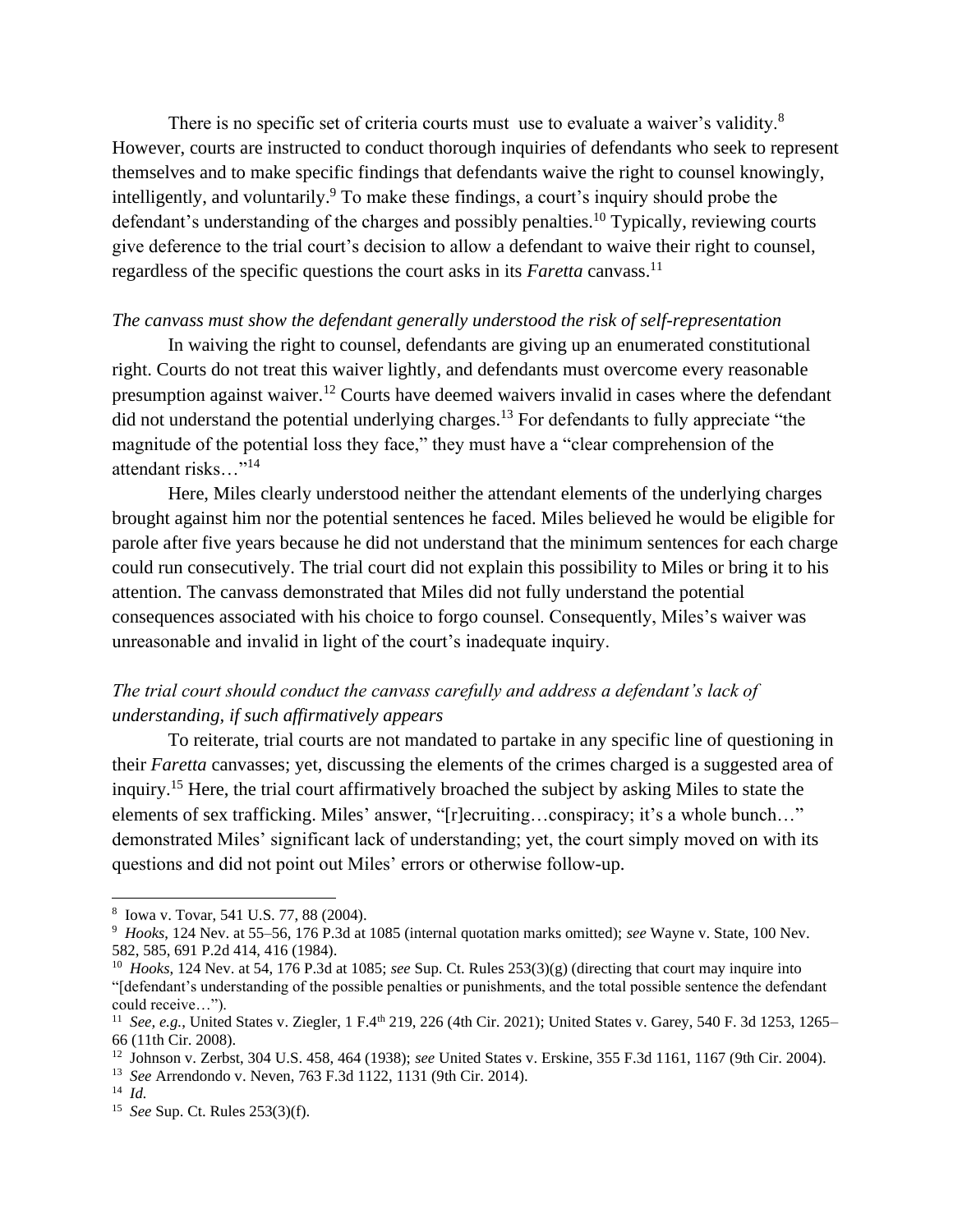A *Faretta* canvass is not meant to test defendants' legal knowledge simply for accuracy's sake because the *right* to represent oneself is separate from one's *ability* to represent oneself. However, when a defendant's responses indicate a serious lack of understanding, the trial court should follow up by, at the very least, pointing out the defendant's errors. For instance, the court could point out that errors of substantive law are but one disadvantage of self-representation.

Here, Miles did not accurately state the elements of sex trafficking when the trial court asked him. Instead of pointing out Miles' errors and following up, the trial court moved on. Though the court was under no obligation to explain to Miles the elements of the charged crimes, the court nonetheless should have recognized that Miles may not have appreciated the full disadvantages associated with self-representation.<sup>16</sup> Miles' clear lack of knowledge regarding the underlying sentence and elements of sex trafficking render his waiver of the right to counsel invalid. Because invalid waivers are not subject to harmless-error analysis, the Nevada Supreme Court reversed and remanded.

#### *The trial court should refrain from disparaging the defendant's choice to waive counsel*

Trial courts must be mindful of their tone when addressing defendants who seek to proceed pro se. The trial court's warning to Miles that self-representation was "a bonehead move…" and "...so dumb and so stupid…" were inappropriate and violated the judge's affirmative duty to "maintain…that restraint which is essential to the dignity of the court and to the assurance of impartiality."<sup>17</sup> The Nevada Code of Judicial Conduct specifically requires judges to be "patient, dignified, and courteous to litigants," and the *Faretta* canvass in this case failed to heed this requirement.<sup>18</sup> It is paramount to the exercise of a valid waiver that trial courts impress on defendants the serious risks associated with self-representation, but in doing so the courts must remain objective and respectful.

#### **CONCLUSION**

All criminal defendants maintain the ability to waive their constitutional right to counsel. However, the trial court must establish through a *Faretta* canvass that the defendant's decision is made knowingly and voluntarily. There are no constitutionally required questions a trial court must ask defendants who seek to waive their right to counsel, but when defendants affirmatively convey that they do not understand the elements of the crimes charged or the potential sentences associated with the charges, the trial court should address this lack of understanding in some capacity. Here, at a minimum, the trial court should have pointed out Miles' errors and informed Miles that errors of this nature would disadvantage him at trial. Because the court failed to do so,

<sup>16</sup> *Cf.* Arajakis v. State, 108 Nev. 976, 980, 843 P.2d 800, 802 (1992) (noting that *Faretta* "does not require the trial court to explain the elements of the charged offense…").

<sup>17</sup> United States v. Allen, 431 F.2d 712, 713 (9th Cir. 1970); *see also* Holderer v. Aetna Cas. & Sur. Co., 114 Nev. 845, 850, 963 P.2d 459, 463 (1998); Parodi v. Washoe Med. Ctr., Inc., 111 Nev. 365, 367, 892 P.2d 588, 589 (1995).

<sup>&</sup>lt;sup>18</sup> *In re* Disciplinary Proceeding Against Eiler, 236 P.3d 873, 878–79 (Wash. 2010).